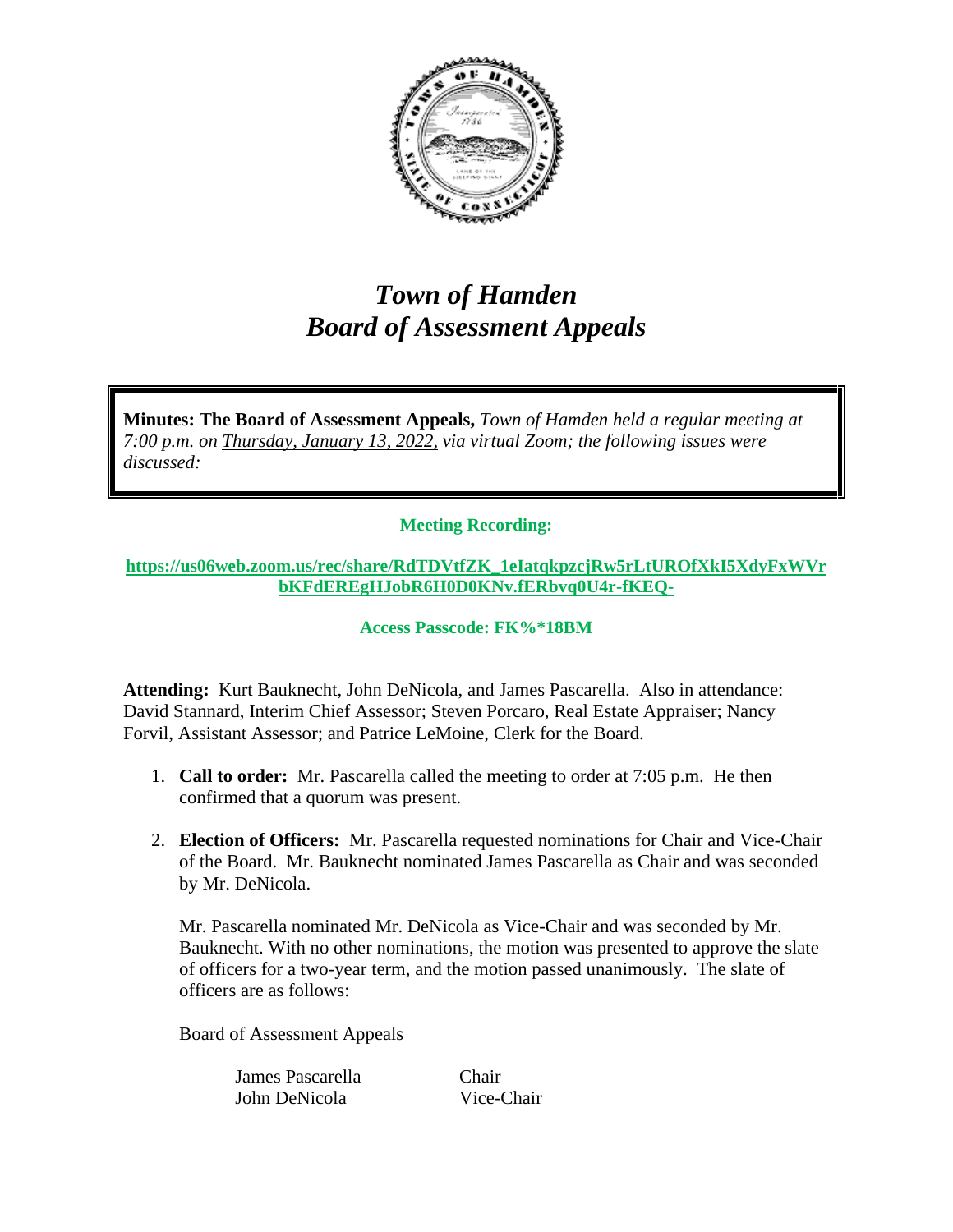Kurt Bauknecht Board Member

- **3. Consent Agenda:** Mr. Pascarella requested approval of the consent agenda. On a motion made by Mr. Bauknecht, seconded by Mr. DeNicola, and unanimously carried, the Board approved agenda 3a. past minutes as presented.
- 4. **Introductions: Nancy Forvil, Assistant Assessor –** It was noted Ms. Mickens, Town Clerk, appointed Ms. Forvil to serve as the clerk for the Board during the upcoming appeal application process, which will begin February 1, 2022. With her background and knowledge of the Assessor's office, she will be a strong asset to the Board in preparing for the appeal hearings.
- 5. **Acknowledgement of the 2022 meeting and hearing schedule** Mr. Stannard noted the distribution of the grand list of property values has been extended, therefore, the Board agreed to review the hearing schedule until a later time. Once the Board has an approximation of the number appeals, a final review of the hearing schedule will then be determined.
- 6. **Upcoming property assessment workshop/seminar** (if available) The Board will contact the Assessor's office for the seminar schedule and determine if each will register.
- 7. **Preparation for upcoming property assessment appeals hearings**
	- a. Ms. Forvil asked the Board to review the appeal application. There is time to make changes to the application, which can be of better use to the BAA. The Board discussed a list of items (vision appraisal, sales information/sale comparables, notes of the structure that may devalue the assessment, physical deficiency, or discrepancy) to add to the appeal application for the applicant to provide, including contact information via email. Messrs. Porcaro and Stannard noted that if the appellant has inaccuracy/ies to their property, or structural/physical deficiency/ies to their property, those appeals can be referred to the department and avoid a hearing.

Ms. Forvil will prepare a draft of the new application and circulate to the Board before Thursday, January 20 via email. The Board agreed to hold a meeting on January 20 to review and finalize the information.

- b. **Confirmation of format of the appeal process and hearings** Pending the start of the hearings, the Board will consider holding the hearings in-person or via Zoom. Due to the current pandemic a final decision will be determined at the end of February for the March schedule.
- 8. **Other Business:** It was agreed for the Board to hold a special meeting on January 20. Ms. Forvil will forward the draft material and Zoom information before Thursday.